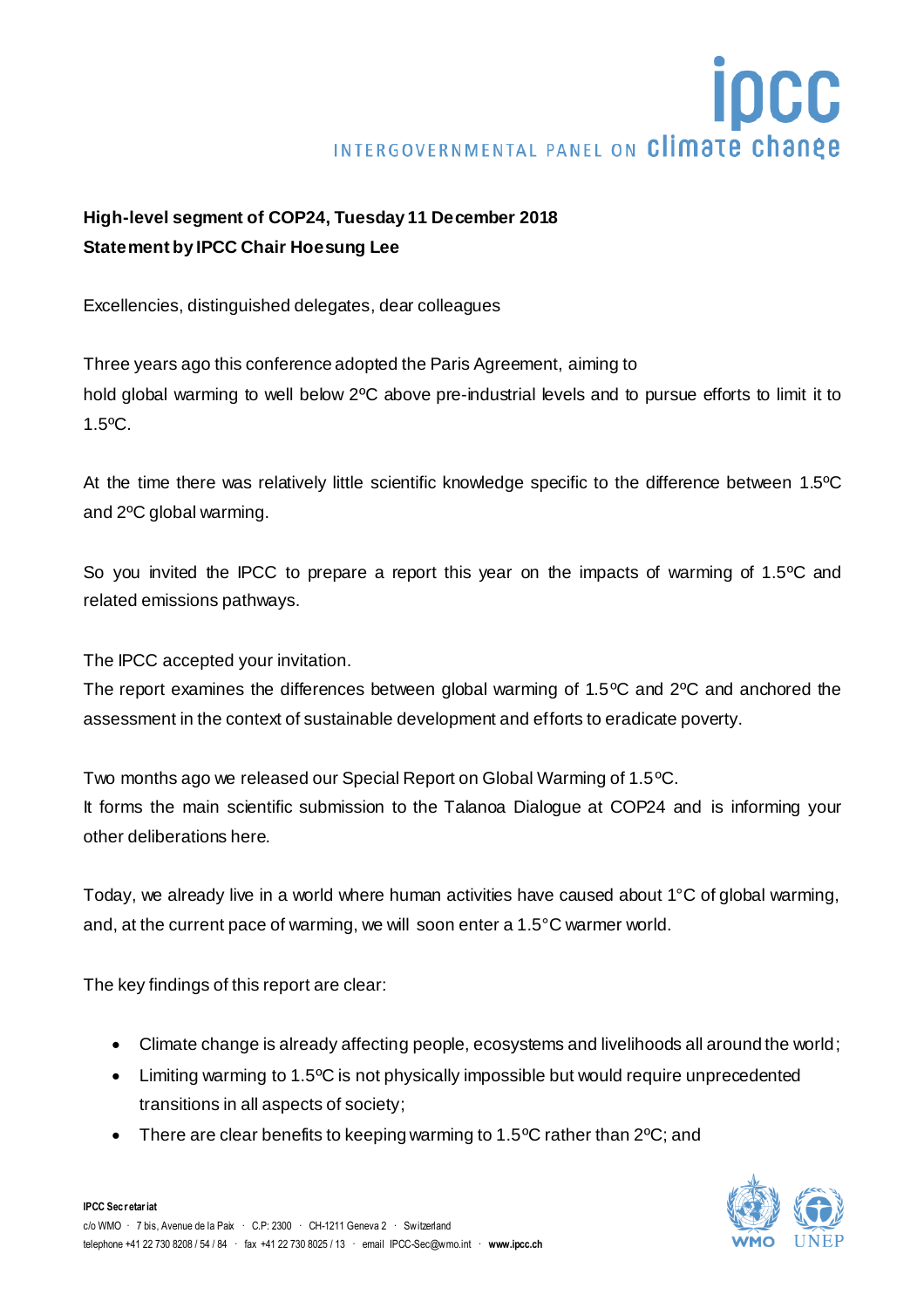• Limiting warming to 1.5°C can go hand in hand with achieving other world goals, including the imperative of a just transition of the workforce.

The report shows that to achieve the goals you have set, you need to take urgent and far-reaching action – an unprecedented transformation – in all aspects of society, with many implications for policy-making.

This report brings you a substantial amount of new knowledge.

Let me give some examples of the high-confidence statements it contains.

- Reaching and sustaining net zero global anthropogenic carbon dioxide emissions and declining net non-carbon dioxide radiative forcing would halt anthropogenic global warming on multi-decadal time scales;
- The maximum temperature reached is then determined by cumulative net anthropogenic carbon dioxide emissions up to the time of net zero emissions;
- In model pathways with no or limited overshoot of 1.5°C, global net anthropogenic carbon dioxide emissions decline by about 45 percent from 2010 levels by about 2030;
- Estimates of the global emissions outcome of current nationally stated mitigation ambitions as submitted under the Paris Agreement would lead to global greenhouse gas emissions in 2030 of 52–58 gigatonnes of carbon dioxide equivalent a year. This is a medium-confidence statement but is followed by two high-confidence statements:
- Pathways reflecting these ambitions would not limit global warming to 1.5<sup>o</sup>C, even if supplemented by very challenging increases in the scale and ambition of emissions reductions after 2030; and
- Avoiding overshoot and reliance on future large-scale deployment of carbon dioxide removal can only be achieved if global carbon dioxide emissions start to decline well before 2030.

Our report shows that political will is key for the implementation of solutions that improve well-being and make it possible to limit global warming to 1.5ºC.

It shows that the window to limit warming to 1.5 $\degree$ C is narrow – that it would require net global emissions of carbon dioxide to fall by about 45 percent by 2030. Every year matters.

Excellencies, you invited the IPCC to prepare a report for your work here.

The IPCC accepted that invitation.

We worked hard with your representatives to prepare and approve the report to a challenging timeline.